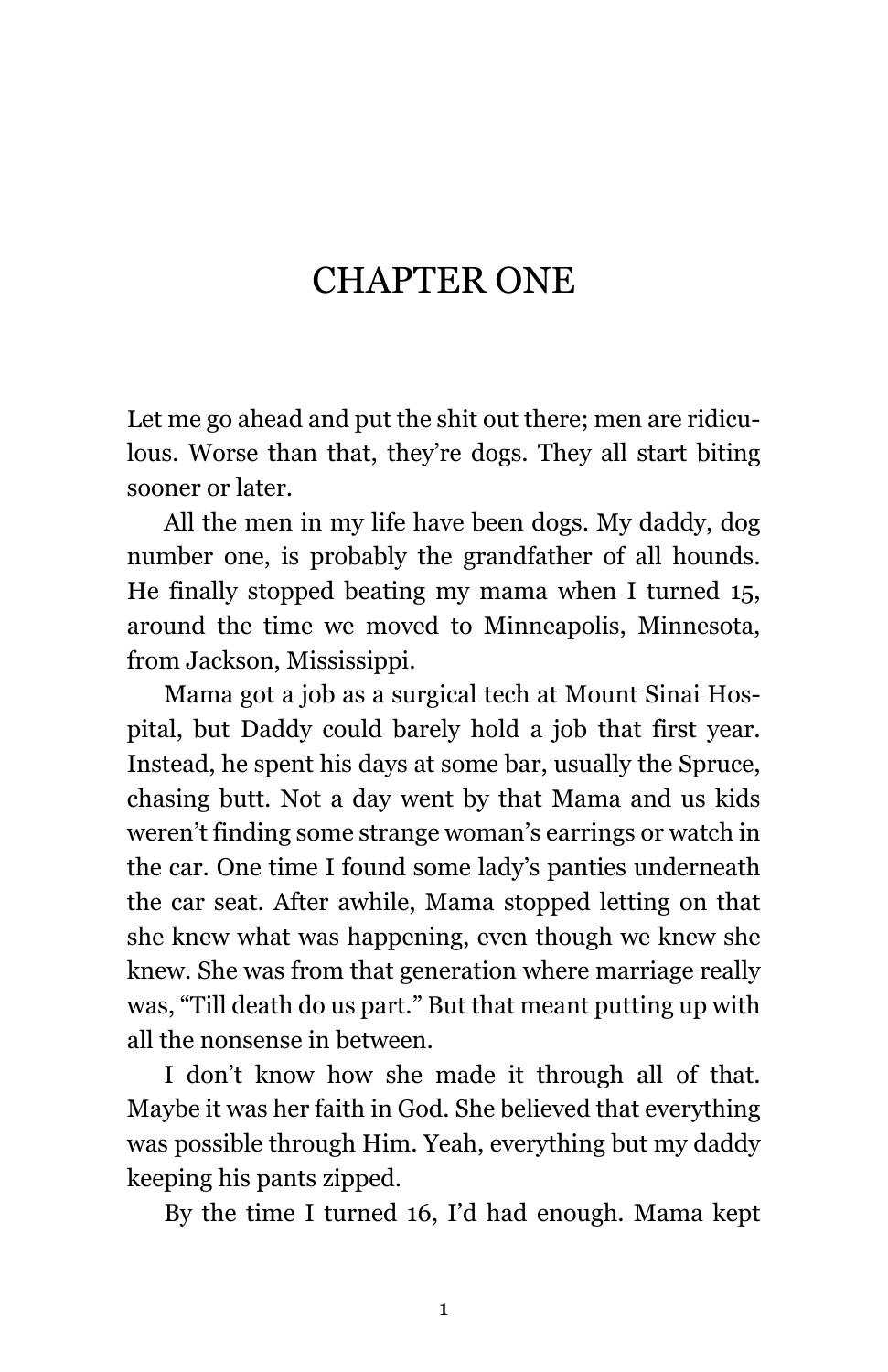turning her head to what was going on, and Daddy wasn't even trying to hide the women he was laying up with.

I got so fed up, I wanted to ask Mama why she didn't leave him. At that point she was practically supporting us all by herself, so it's not like she needed him for anything. But I knew she'd say that I needed to stay in a child's place. That's one of the things I hated about my mama. She never took the time to explain anything. If she told you to do something, you couldn't ask why, because she would just say, "Because I said so, damn it!"

When my body first started changing, I don't think she even took the time to explain what I was going through, or what I could expect. The day I first got my period, I was scared. I didn't know why there was blood in my panties. When I told her, all she said was, "Oh, you're startin' to get your service once a month." Then she went into the closet and fished out a pad and said, "Here, use that."

Daddy had been getting paid under the table, working as a second-rate fix-it-man around the neighborhood, but finally got a real job unloading trucks downtown. I was just as glad because instead of him being home all day, telling me how no good I was, he'd work all day and hang out at the bar all night. But when he was liquored-up I'd hear it.

One night, I got up to get a drink of water from the kitchen. When I went downstairs I overheard Daddy telling Mama how I had all kinds of boyfriends. "Ain't you noticed anything different about your daughter?" Daddy asked, deep in the booze.

"Which daughter you talkin' about, Joshua? Cheryl or Marva?"

"I'm talkin' about Cheryl. You don't see nothin' wrong with her wearin' all that makeup?"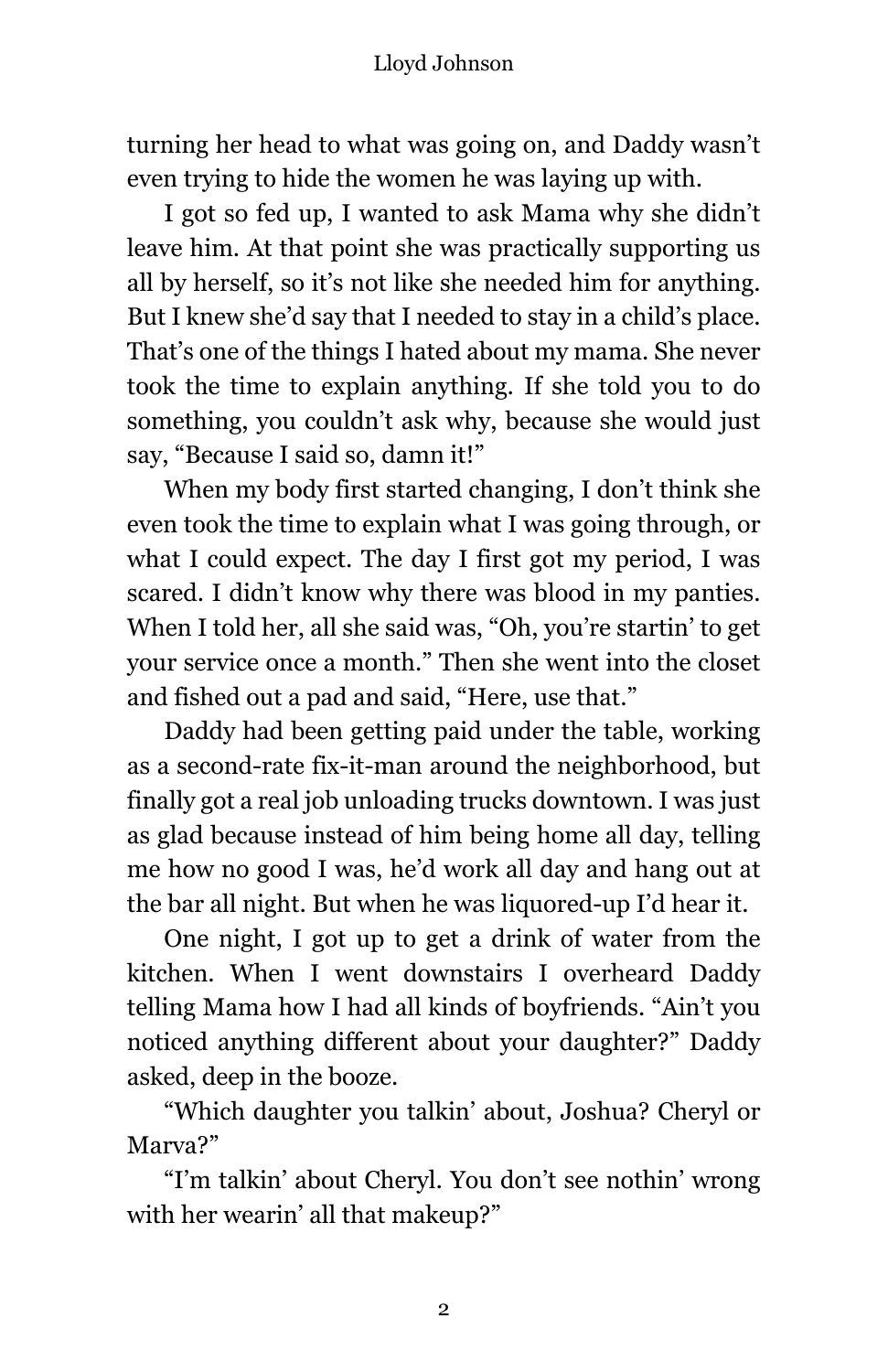"Well, she's gettin' to that age, Joshua. She don't wear nothin' but a little lip rouge," Mama said.

"She's gonna be a tramp. You mark my words," Daddy said, taking another swig of whiskey.

I snuck back upstairs and went to the bathroom to run my hand under the faucet and drink some water. I got back into bed and cried myself to sleep. It was sad to live under the same roof with folks who were supposed to be family, and yet they didn't even know me. If my parents had taken the time to ask me, they would've known there was only one person I cared about; dog number two.

His name was Diallo Washington. I'd seen him around the neighborhood during the summer. The first time I laid eyes on him, he'd been outside his house with his friends trying to fix an old, beat-up Buick. His mama stood knockkneed in the doorway, plump like a Thanksgiving turkey, wearing a blue, and, purple swirled, psychedelic housedress. She was telling him to go to the store to get her some cigarettes. He turned to see me standing on the sidewalk, watching him. That's when the sun caught his eyes, which shimmered an amazing green. The brotha was fine. And I could tell he knew it by the way he strutted around that yard like a peacock, showing off his green eyes. Diallo was black as night, so you know that a brotha with green eyes is gonna catch some attention.

The only other black guy I'd ever seen with lightcolored eyes was Smokey Robinson on *The Ed Sullivan Show*. And just like Smokey, Diallo could sing his ass off. That's how we finally met for the first time; he was out in front of the store one day, singing doo-wop to a bunch of giggling girls. I couldn't help but get drawn into it too. I'd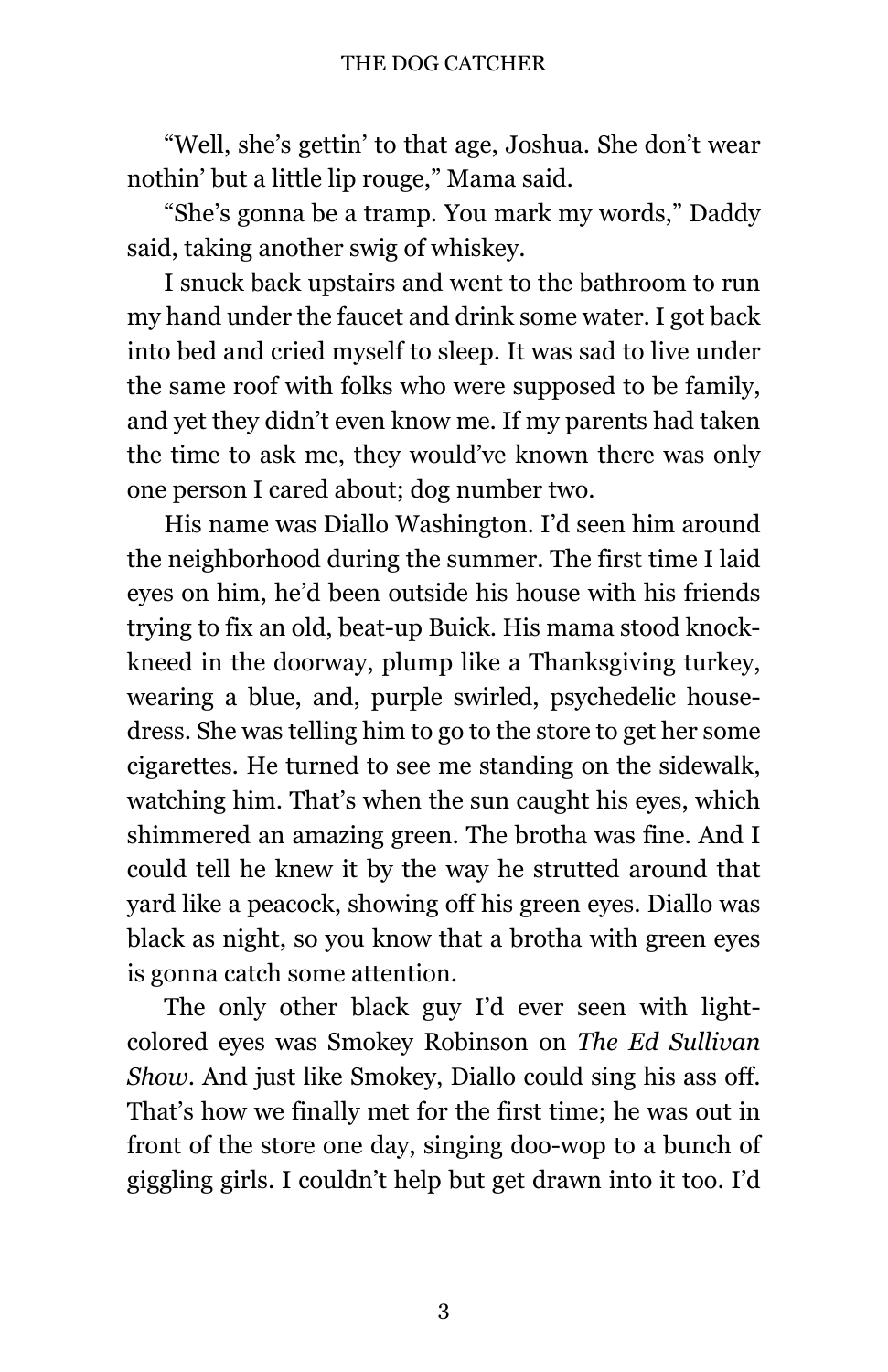close my eyes and it was like Dennis Edwards from The Temptations was right in front of me.

As soon as I came on the scene those other girls no longer mattered because he made his way toward me and finished his little ditty of a song, "The Nighttime is the Right Time" as he gazed into my eyes. Realizing they didn't stand a chance, the other three girls walked off in a huff.

"Say, what's your name, lil' mama?"

"Cheryl."

"Nice to meet you, Cheryl. I'm Diallo," he said, taking my hand and shaking it.

"Nice to meet you, too."

"You got a boyfriend?"

"No."

"That's too damn bad. You're too pretty not to have a boyfriend. Can I walk with you after you get what you need from the store?"

I nodded my head shyly. After that day, it was a whirlwind romance. He drove me to and from school in that Buick he'd been working on. I felt supreme, being seen getting out of my boyfriend's car instead of riding around in some rickety school bus with the other students.

Diallo was a different breed. He was five years older and didn't have to talk a lot of nonsense like the boys my age. I felt he was someone I could tell my troubles to. When I told him all about my family drama, he not only lent me an ear, he tried putting thoughts into my head; telling me stuff like my folks were trying to control me. But I knew that wasn't true, because Daddy was always at the bar if he wasn't at home or at work, and Mama, true to form, just turned her head away from the things she didn't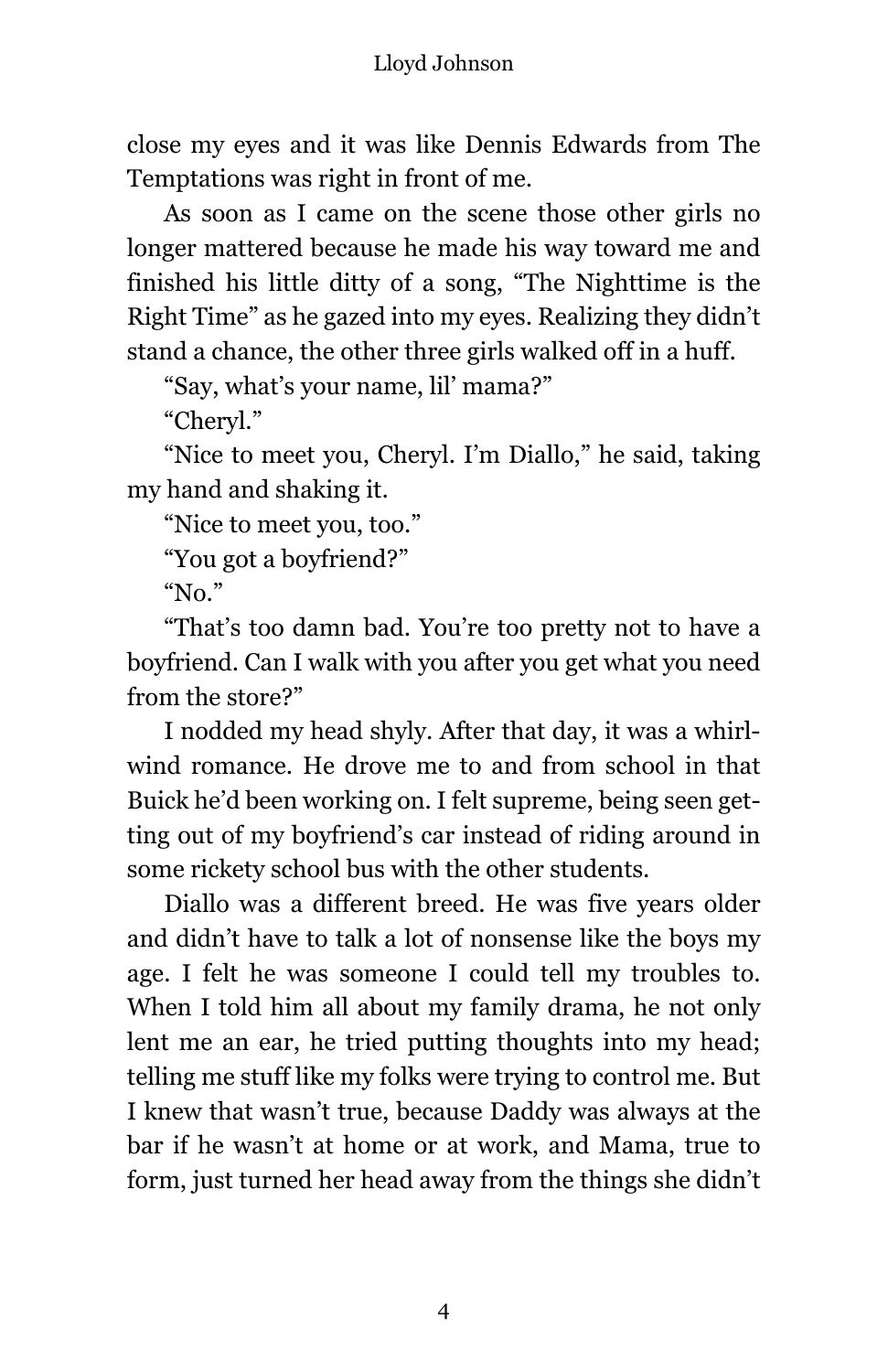want to deal with, so I don't know when anybody had time to control me.

When it came to sex, he seemed thrilled that I hadn't given up my cookie yet. I tried to resist his charms but those eyes and voice of his finally worked their magic. He literally sang my panties off; singing The Temptations' hit "I Can't Get Next to You." But my first time wasn't precious or romantic like you see in a soap opera. He just rammed it inside me.

To say it hurt ain't telling the whole truth. I felt like my insides were being mutilated, that's how bad the pain was. I begged him to stop, but all he said, in a sex-moan-kind of way was, "Naw, naw. It'll start feelin' good after awhile!"

Yeah right! He had no idea. He was after the sex, and my dumb ass gave it to him. His equipment was huge, and eventually I got into the swing of things. Again and again, that brotha knew how to pound it in. That's what he used to call it.

He was so good, that he not only owned my lower region, but my heart. At 17, I guess I could've been scared when I came up pregnant. But Diallo was my everything. I just knew he would do right by me.

What I found out instead was the quickest way to get a dog to run and hide, is to tell him you're pregnant. He stopped picking me up from school, and stopped calling altogether. He even slammed the door in my face when I went to his mother's house where he lived.

I was hurt. Every day I stood in the mirror and watched as my stomach got bigger, feeling the rejection all over again.

Mama caught on pretty soon, even though I tried to hide my stomach by wearing some of my friend Leon's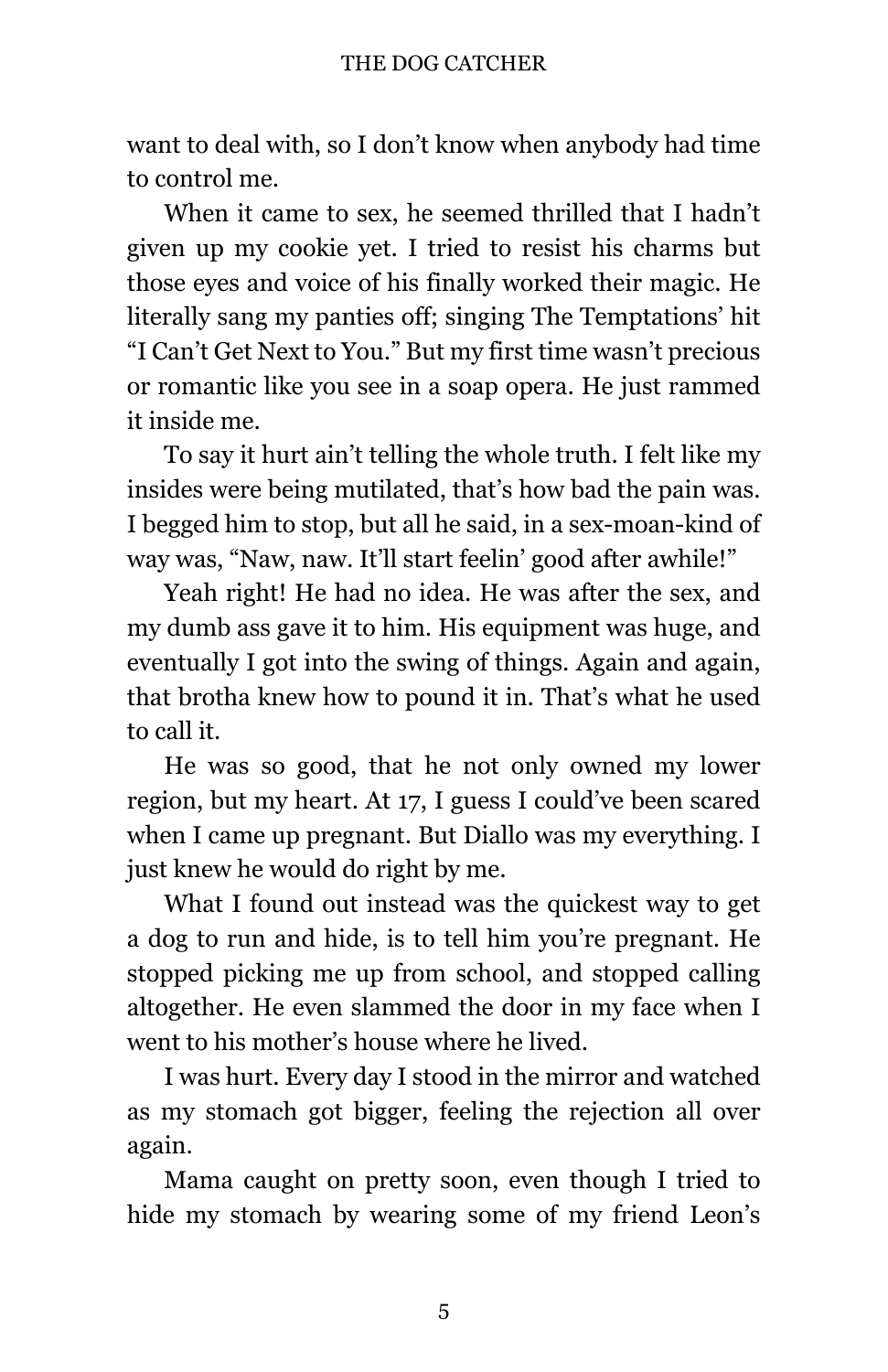sweatshirts. She didn't yell at me or anything. She didn't have to, because she had a way of saying things with a tone that had the same effect. She kept talking about how she was gonna get me out of the house and into this place where fast-ass girls like me went to get their situations taken care of. I knew she was talking about me getting an abortion. But I remembered how painful it was for a girl I knew at school, and how raw she felt afterward. I'd be damned if I was gonna go through that myself. This was my mistake, and I wasn't afraid to feed it or clothe it.

I waited until Mama said she made arrangements to send me away. I told her that I wasn't going anywhere. I said that I knew of a girl in my situation who still went to school and worked at night. She was taking care of her business.

That's when Mama drew back, and I guess all the pain and embarrassment of my pregnancy, plus her own unhappiness with my daddy must've been packed in her hand, because she popped me dead in my mouth.

I couldn't believe that Mama, a Christian woman—could want me to abort my baby just to save her the embarrassment of us being seen as one of *those* families. And yet she cursed me, using language that would normally make her blush, calling me all kinds of bitches and whores. And while she's staring at me, I'm seeing something behind her eyes that I'd never seen before. In her eyes I was a disappointment.

Of all the days he could've come home early, Daddy picked *that* day.

"Your fast-ass daughter here done got herself knockedup!" Mama screamed at Daddy.

Before I had the chance to look at his face, I felt a fist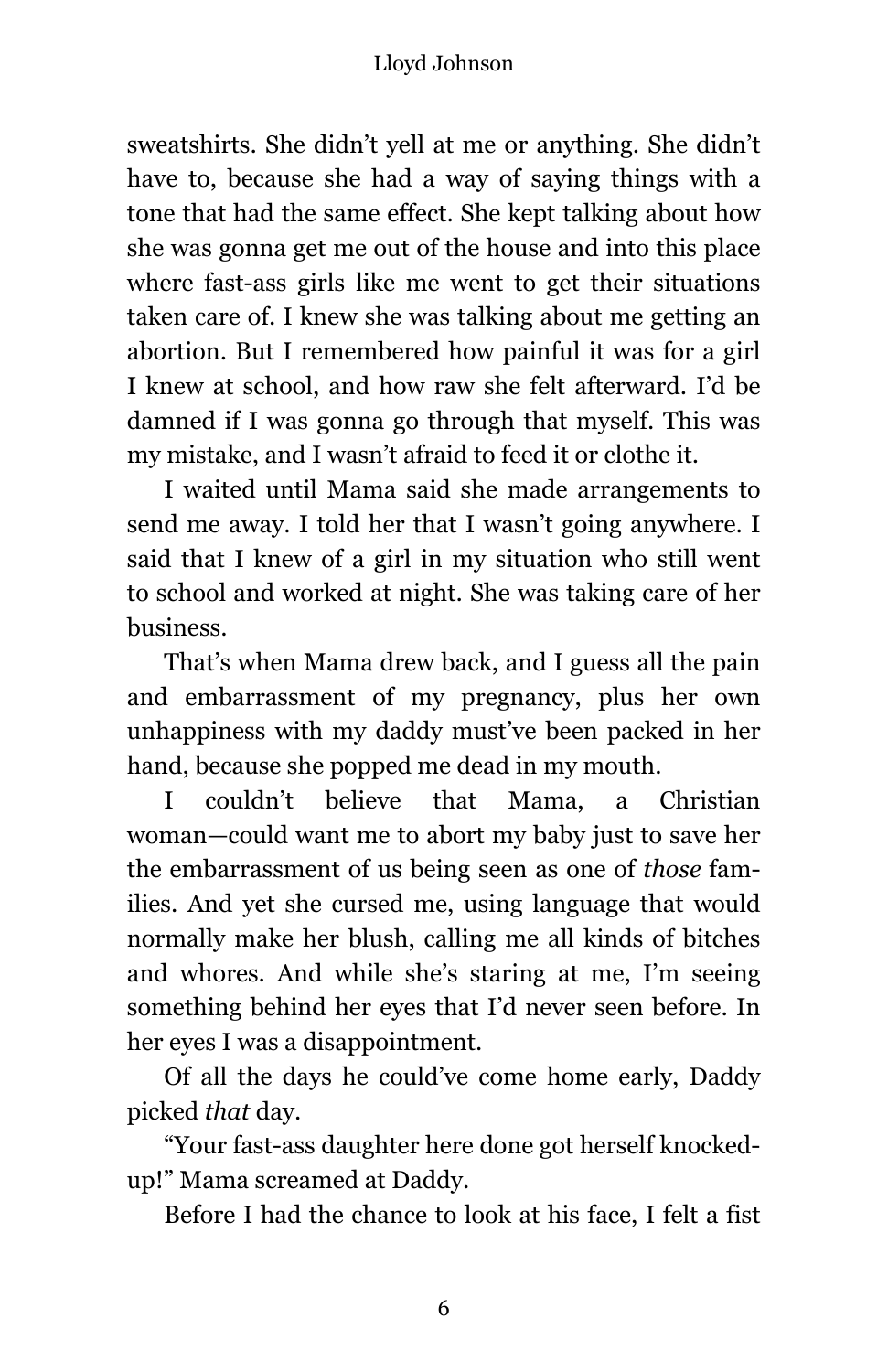hit the side of my head. I hit the floor. Daddy pulled me by my arms, but I was trying to turn loose, so he grabbed fistfuls of my hair. I was afraid that I wouldn't have any hair left when he was through with me.

He started kicking me; his anger was so wild that I don't think he cared where his foot stomped me. I covered my stomach, trying to avoid the wash of stomps.

I looked up; the room was blurry through my tears as I saw Mama watching me get beat. Then, she took her car keys and left for work.

"Now this is what you're gonna do," he told me at the end. "You're gonna go upstairs and pack your shit, and take your ass over to that nigga's house who did this to you. And he better not set foot in my house or I will shoot him where he stands, do you hear me?"

I was crying so hard, that all I could do was mumble. In my mind I was saying, "Yeah, Daddy," but I don't think it came out that way.

I limped upstairs to the bathroom to wash the blood off my face. My lips were busted. How in the hell could he do that to a 17-year-old girl, and a pregnant one at that?

As soon as I saw my eye was swollen shut, I sank to the floor. I must have been crying in that bathroom for hours because at some point my seven-year-old sister, Marva, came in there.

Here I was slumped on the floor, and she just steps over me to wash her hands for dinner. She didn't say anything, probably afraid my daddy would get in her ass, too.

I called my friend Rexanne. She was in a program that gave her a place to stay since she was emancipated from her parents. They threw her out when they found out she liked females. I can't believe it was such a revelation. Rex-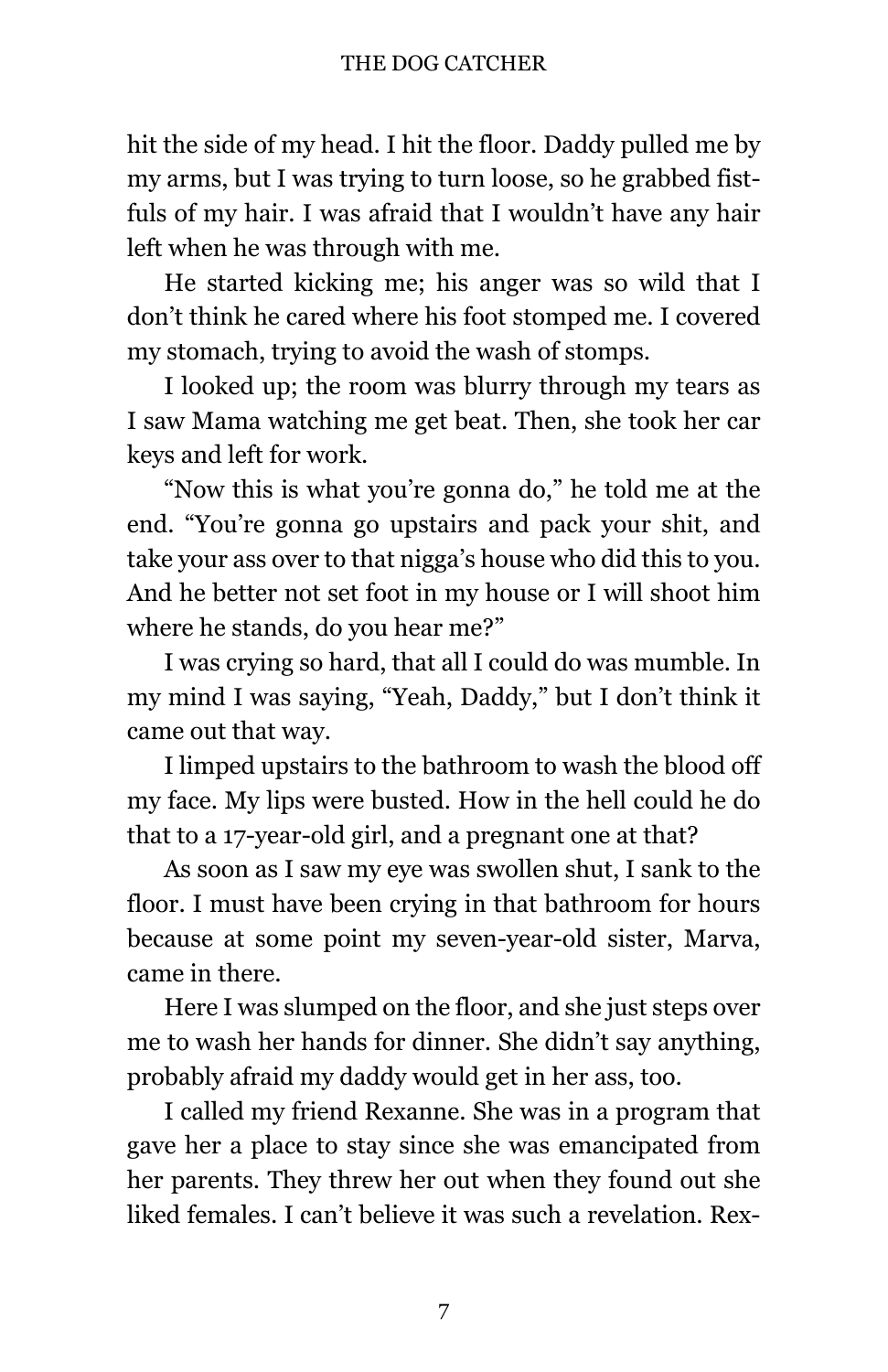anne was more masculine than a lot of dudes in the neighborhood. You mean to tell me that it took her parents coming home and catching her with her face in some girl's vagina to figure that out?

"What's the matter?" she asked once she picked up and heard me crying on the phone.

"I need a favor."

"What?"

"Can I stay with you for a while? My daddy just beat the hell out of me after he found out I'm pregnant. He's kicking me out the house."

"Why you ain't called the police on him?"

"No, Rexanne. I don't need no more trouble. Can I stay with you or not?"

"Of course you can. You can stay for as long as you want."

Rexanne came to move me and my few bags to her place. Since I didn't drive, she took me to all my doctors' appointments. Here I was, seven months pregnant, hormones all out of control and depressed because I was on my own, feeling like damaged goods. I couldn't understand why Daddy not only beat me the way he did, but threw me out the house. I thought blood was supposed to be thicker than water.

I'd started to get the feeling that Rexanne was beginning to have feelings for me. I ain't gonna lie, if Rexanne had been just Rex, meaning if she were a guy, I could've seen myself with someone like her. She acted like a real man, but she was tender, too. She thought about me before she thought about herself. No man had ever treated me like that before.

One night, Rexanne brought some Courvoisier home. I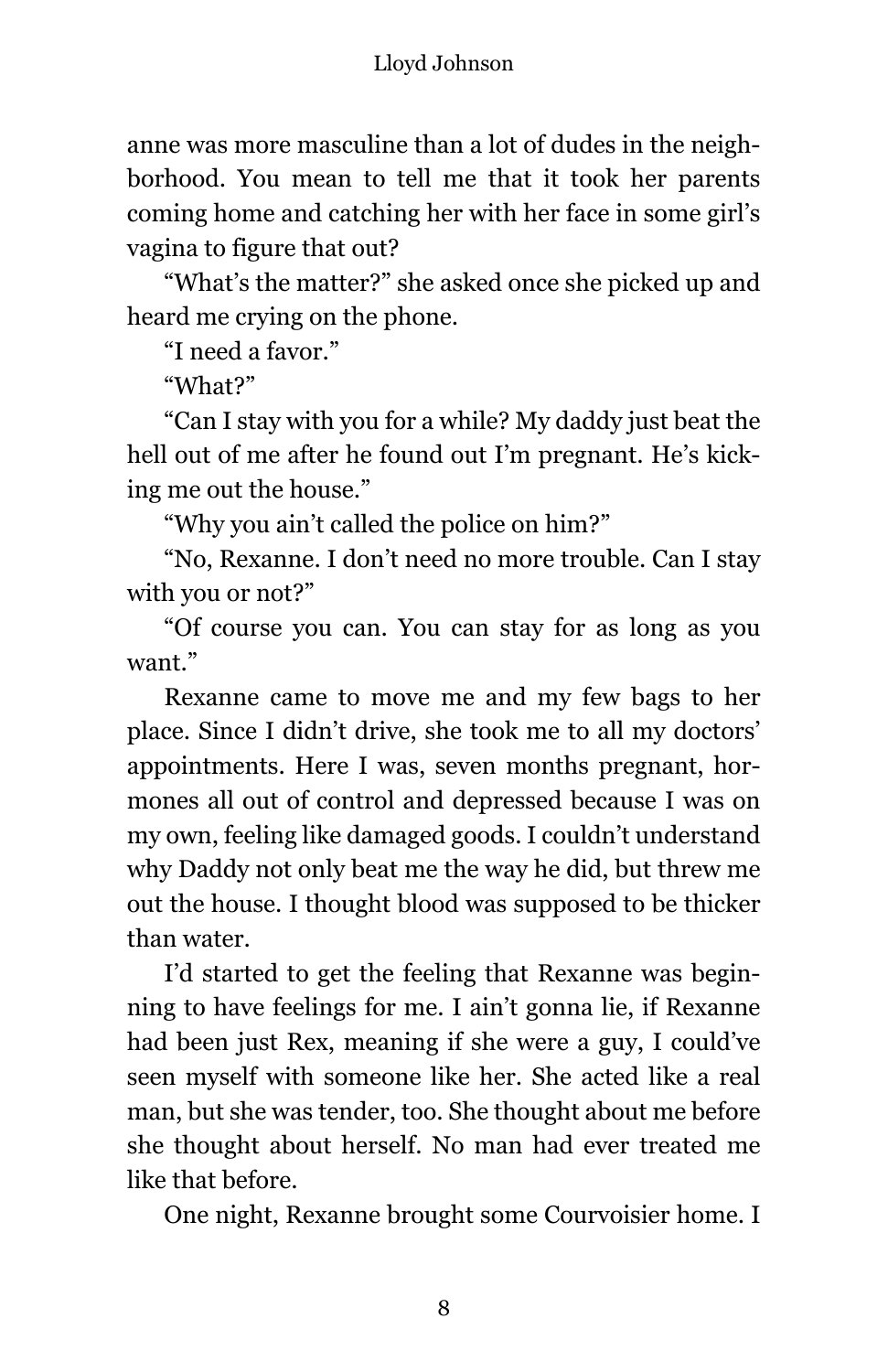don't know how she managed to get alcohol because she was only 18, but she was always drinking the hard stuff that could put hair on the chest of most men. Since I was feeling lower than low, I thought, "forget everything," and started drinking. As the night wore on, Rexanne started inching herself closer and closer to me. She put her arm around me and her warm breath tickled my ear. She told me that I was beautiful, even though I sure didn't feel that way. With all the drama I'd endured with the men in my life, that night, it was easy to understand why some women preferred other women. Rexanne had been so good to me and I trusted her. I knew she liked me, and I figured since she wasn't hitting me up for rent money, it was the least I could do to see if a woman could please another woman. I was a little curious and besides, Rexanne was all I had at the time. She was doing her damnedest to make me forget about all of my troubles.

As we talked, I saw her licking her lips, reminding me of the way Diallo used to.

"What would you do if I were to kiss you, right now?" she asked.

"I'd say do what you gotta do." I was good and drunk.

I sat up, wondering for a short moment if I really should've been doing what I was doing. Her eyes were so kind, I didn't mind it when she leaned in, took my face in her hands and kissed me. Her lips were soft; I just closed my eyes and went with it.

When she tried to put her tongue in my mouth, that's when I pulled away.

"Naw, naw, baby. Just relax. You need to leave them jive-turkeys alone. They can't make you feel the way I can."

I felt helpless as my body shivered. She looked at me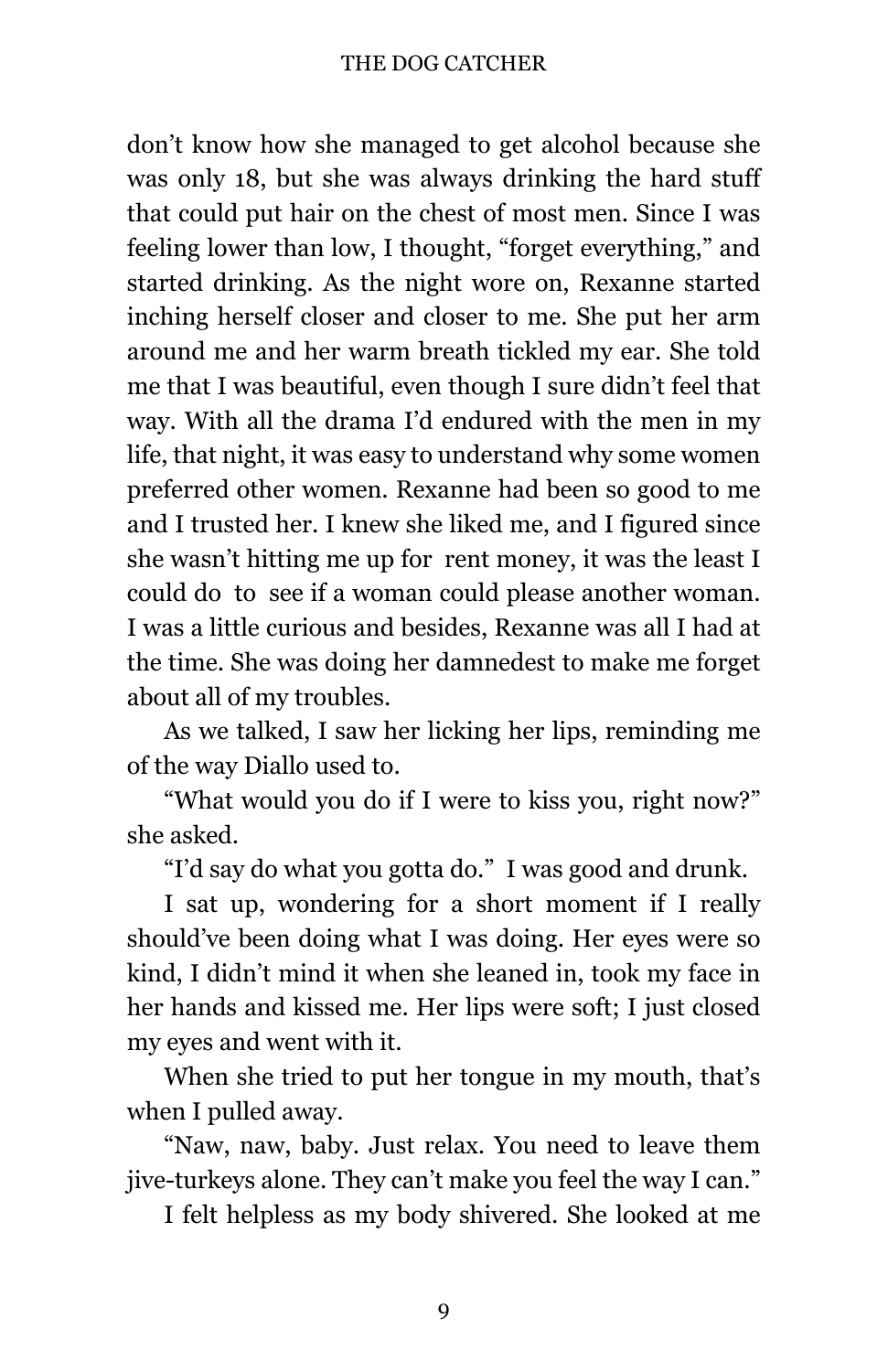with those eyes that usually seemed so suspicious, but were suddenly loving and tender. When she unbuttoned my shirt, I became embarrassed of how big my stomach was. I began trying to close my shirt back up, but she brushed my hands away.

"Naw, don't do that. You need to get off that kick of thinkin' you're ugly. I think you're beautiful."

She got down on the floor and slid my pants and panties down. I could feel my heart beating as she ran her hands between my legs. She leaned in and blew on my cookie. At first I thought, "What the hell is she doing?" but then she took her fingers and started pleasuring me. It had been so long since I'd felt good. Spasms of pleasure shot through me as I arched my back the best I could. She buried her face in my stuff and ate me out like it was her last meal.

When she raised her head up from her feast, her face was glistening . Then she tried to kiss me again, but I was like, "Oh, hell no."

She got up from the floor and sat back down next to me. I struggled to pull my panties and pants back up, and re-buttoned my shirt. She just stared at me with this shitkicking grin on her face.

"So, how'd you like that? Am I good or am I good?" she asked, like she'd just given the oral of a lifetime.

"It was good," I said, not knowing what else to say. I didn't like the smile on her face. It was like she was saying, "Yeah, I got this one." I was doing *her* a favor.

After that night, Rexanne started acting like we were boyfriend and girlfriend; coming up behind me and wrapping her arms around my waist, kissing my neck, grabbing my booty. I had to fix that right away.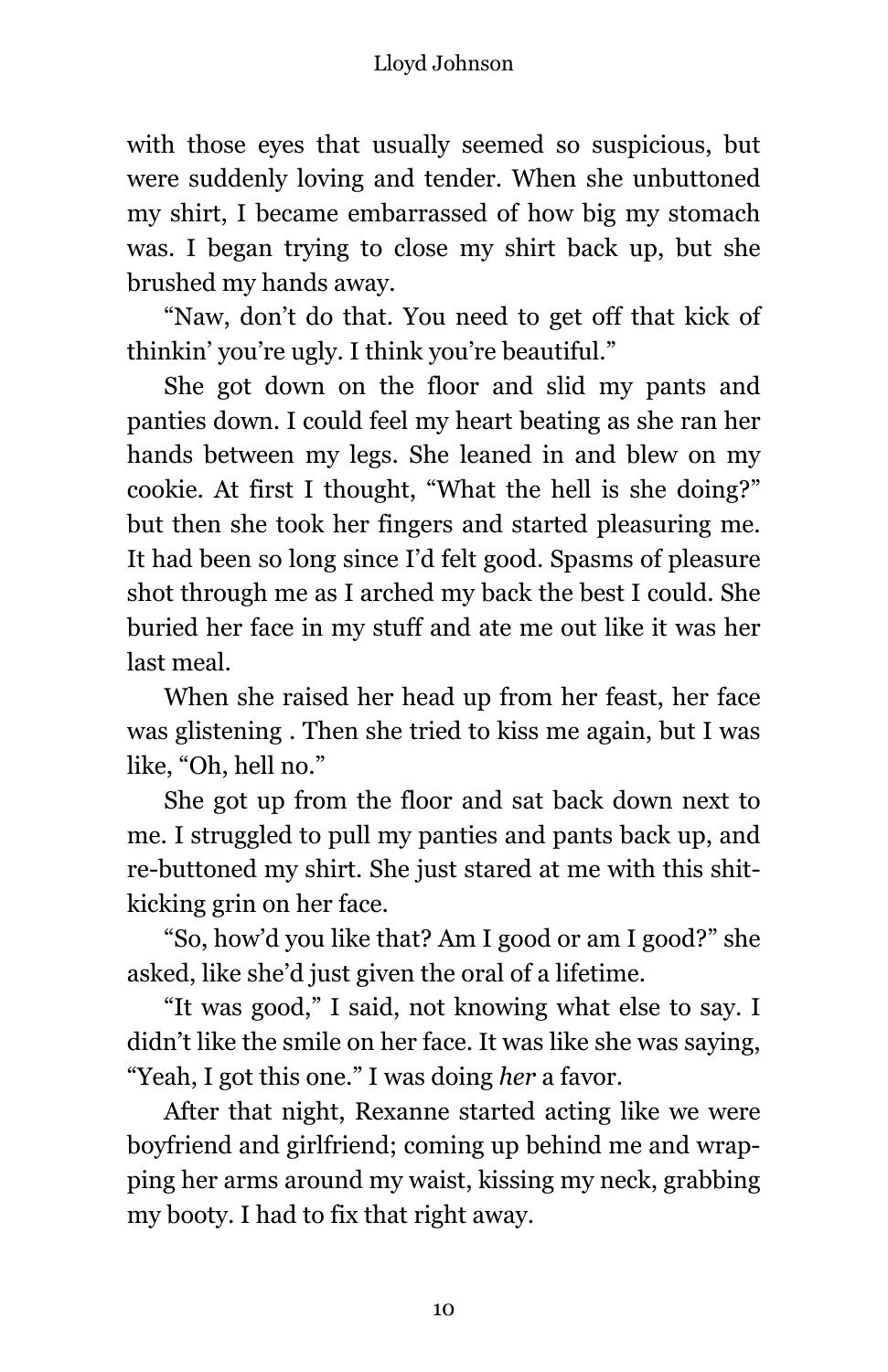"Listen, Rexanne, I ain't gonna lie. I enjoyed the other night. But I'm not like you; I like guys, always have and always will."

"You weren't talking that smack when you were moanin' my name," she said.

"I may have been moaning, but I know I didn't call out your name. Now that's just something I wouldn't damn do."

"What you sayin,' that it was just a fling?"

"I was depressed and feeling sorry for myself. It was an experiment. A lot of people experiment."

"So what, you're sorry you did it?" she asked me. Rexanne sounded hurt.

"No. You're my friend. I wouldn't have done it with just anybody. But you need to understand it was just one time."

Rexanne smiled and said, "We'll see."

On November 20, 1974, I gave birth to a son. I named him Lawrence because I always liked that name, and I thought it would fit him because I was going to raise him to know how to treat women; a gentleman's name for a future gentleman.

I called Diallo's mother to tell her that Diallo had a son. She sighed wearily into the phone.

"Now, are you sure it's his?"

"Yes, Ma'am. He took my virginity," I said, embarrassed to have to explain myself to this woman I didn't know.

"No, you probably just gave it away. Well, that's a shame. The last girl callin' here talkin' 'bout she pregnant was a damn lie."

"Well, I'm positive; Diallo's the father because he's the only one I've been with."